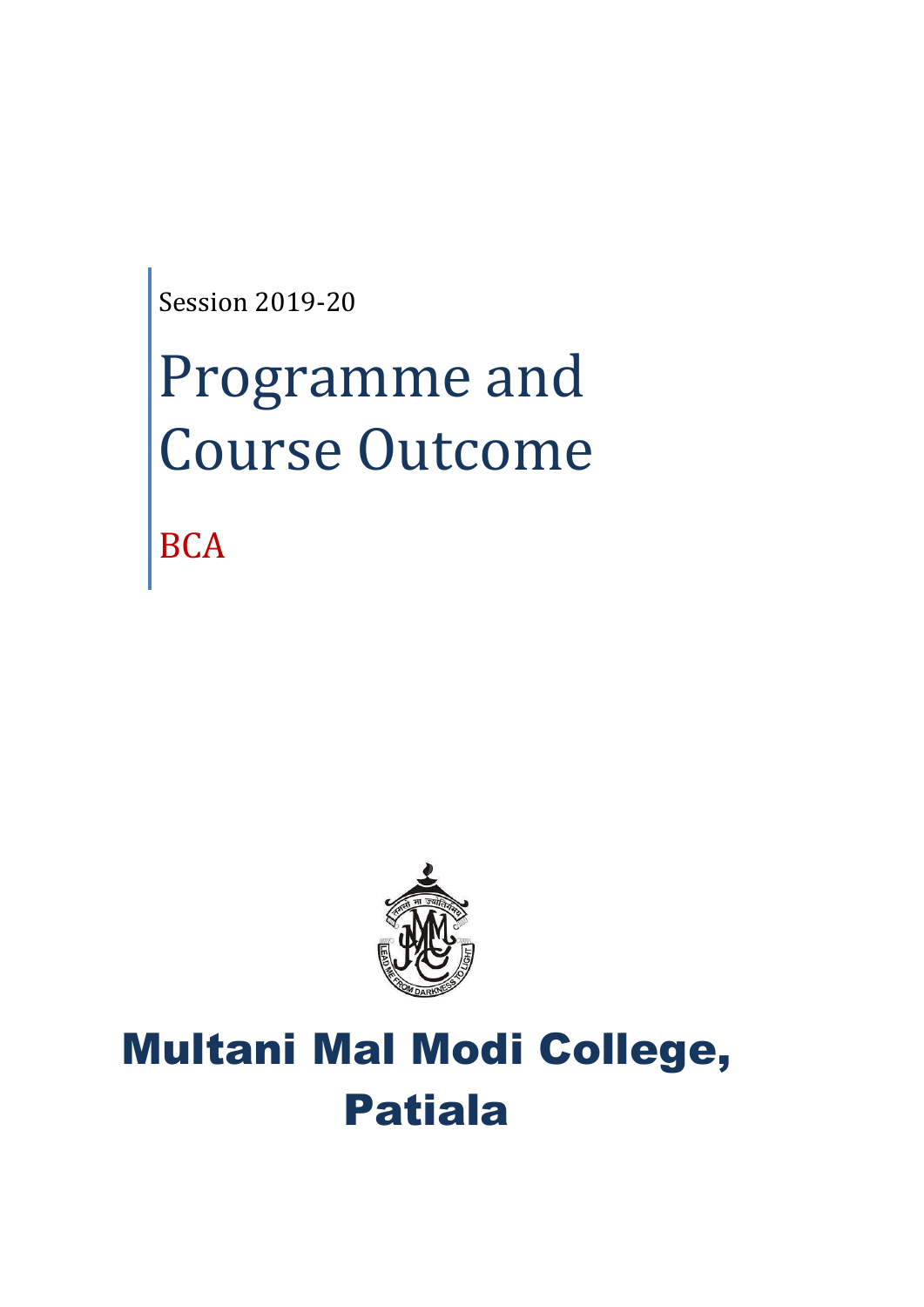## **Program Outcomes (POs)**

**PO-1:** Identify, formulate, review and analyze complex problems using various techniques.

**PO-2:** Communicate effectively on complex activities and with the society at large and write effective documentation, make effective presentation and give and receive clear instructions.

**PO-3:** Function effectively as an individual, and as a member or leader or project manager in project team.

**PO-4:** Recognize the needs for, and have the preparation and ability to engage in independent and lifelong learning.

**PO-5:** Development of analytical, programming and logical skills.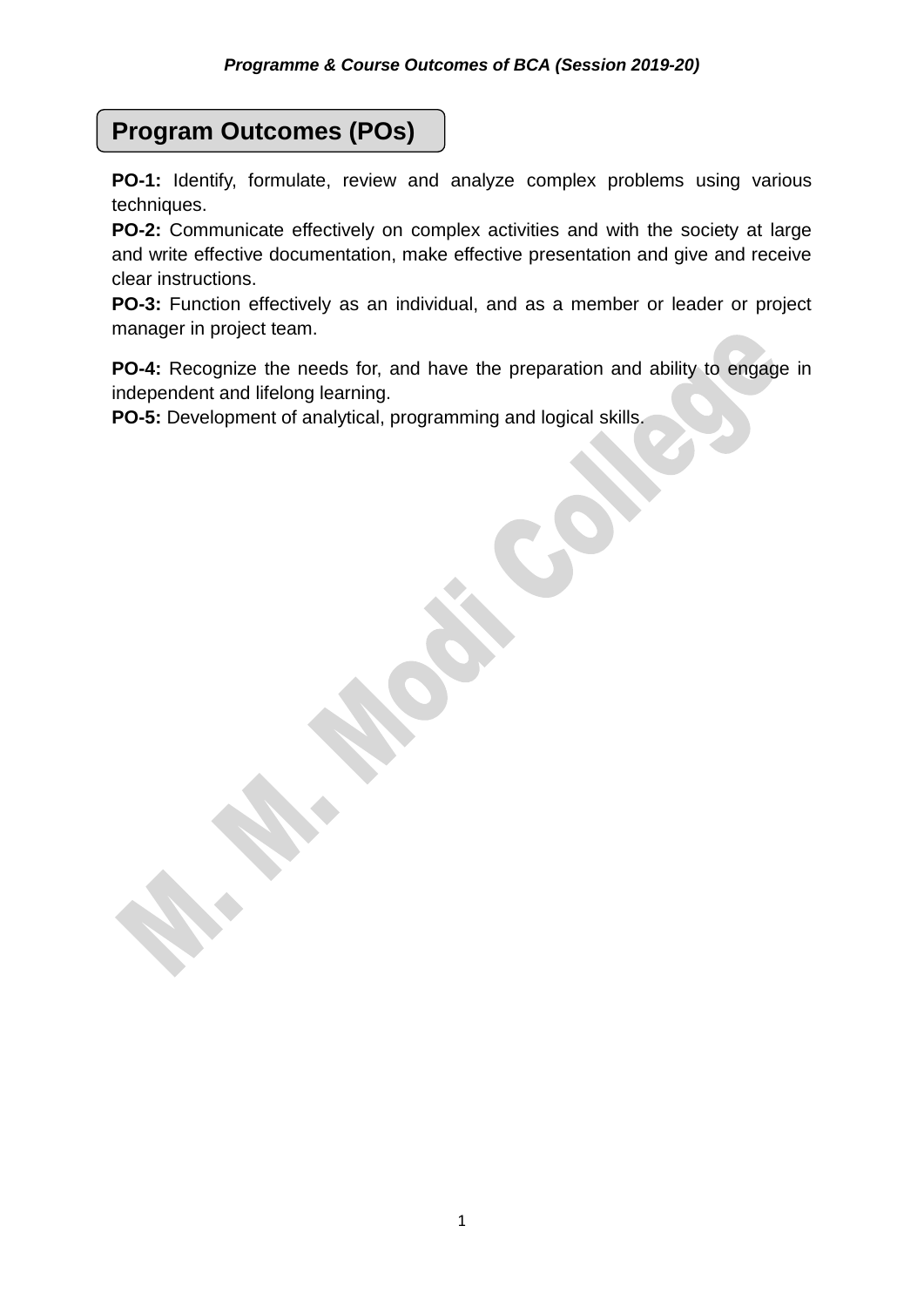## **Course Outcomes (COs)**

## **BCA - I**

#### **Semester-1st**

| Code           | <b>Course</b>                                          |
|----------------|--------------------------------------------------------|
| <b>BCA-111</b> | General English - I                                    |
| <b>BCA-112</b> | Punjabi (Compulsory) or                                |
|                | Punjabi Compulsory (Mudla Gyan) **                     |
| <b>BCA-113</b> | <b>Fundamentals of Information Technology</b>          |
| <b>BCA-114</b> | Programming Fundamentals using C                       |
| <b>BCA-115</b> | Software Lab - (Windows and Office Automation)         |
| <b>BCA-116</b> | Software Lab - II (Based on paper BCA-114: Programming |
|                | Fundamentals using C)                                  |
| Semester-2nd   |                                                        |

#### Semester-2<sup>nd</sup>

| Code           | <b>Course</b>                                          |
|----------------|--------------------------------------------------------|
| <b>BCA-121</b> | General English - II                                   |
| <b>BCA-122</b> | Punjabi (Compulsory) or                                |
|                | Punjabi Compulsory (Mudla Gyan) **                     |
| <b>BCA-123</b> | <b>Digital Electronics</b>                             |
| <b>BCA-124</b> | Data Structures                                        |
| <b>BCA-125</b> | <b>Basic Mathematics</b>                               |
| <b>BCA-126</b> | Software Lab - III (based on BCA-124: Data Structures) |
| <b>BCA-127</b> | Drug Abuse : Problem, Management and Prevention***     |

## **BCA-111: General English – I**

**SANA** 

## **After completion of this course, students will be able to:**

**CO-1:** Generate their competence of both active and passive elements of the English language i.e, writing and speaking and listening and reading.

**CO-2:** Deepen their understanding of accurate usage of English grammar in writing and speaking.

**CO-3:** Enlarge their vocabulary by keeping a vocabulary lexicon.

**CO-4:** Learn to transform their native language into the target language.

**CO-5:** Learn to write accurate English essays and letters.

**CO-6:** Enhance their confidence by having translation drills and through speaking English practice sections.

## **BCA-112: Punjabi (Compulsory)**

**After completion of this course, students will be able to:**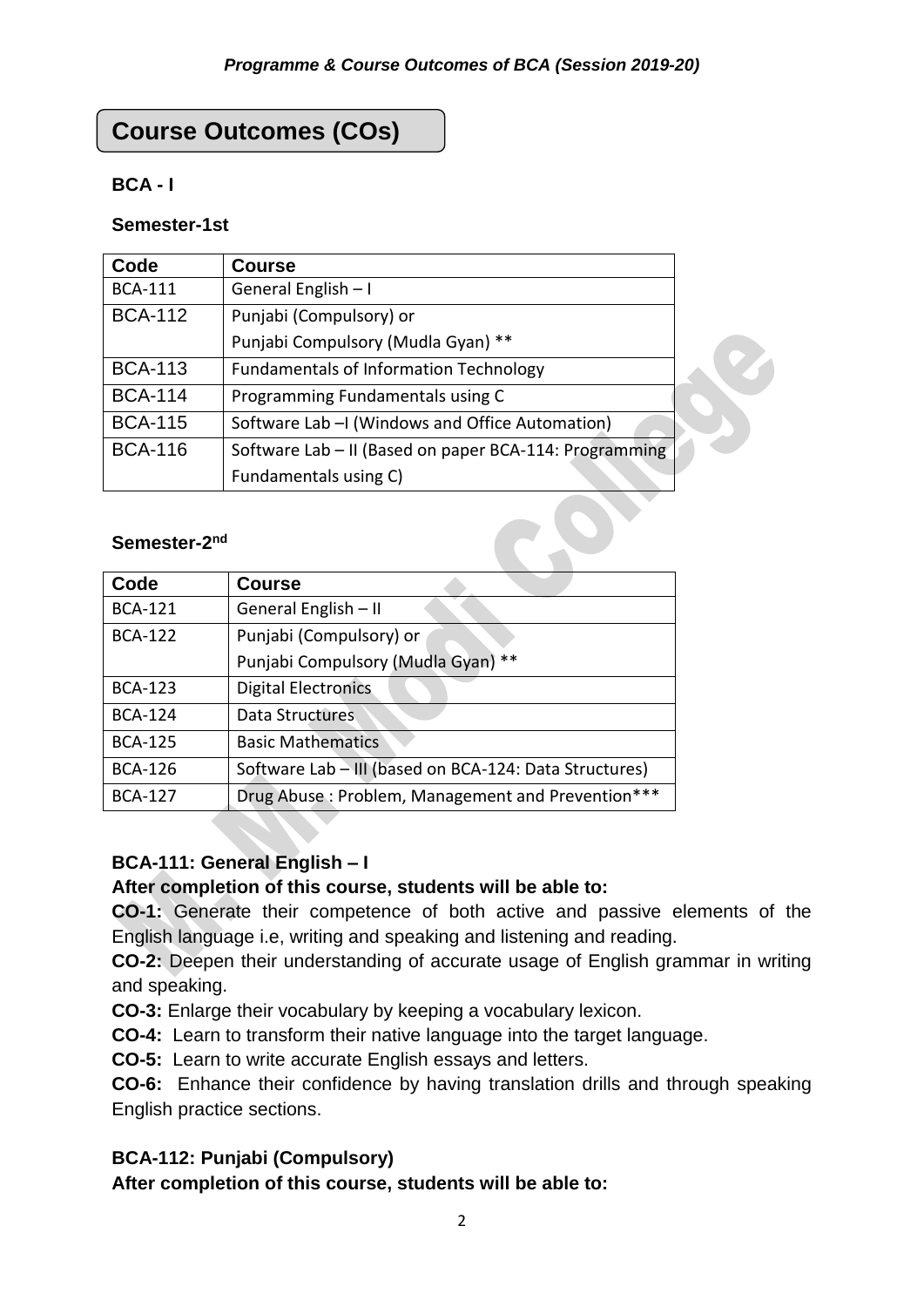**CO-1:** ਭਾਸ਼ਾਈ ਸੰਰਚਨਾ ਦੇ ਨੇਮਾਂ ਨੂੰ ਸਮਝ ਕੇ ਉਸਦੀ ਵਰਤੋਂ ਰੋਜ਼ਾਨਾ ਜ਼ਿੰਦਗੀ ਵਿੱਚ ਕਰਨਾ

CO-2: ਭਾਸ਼ਾ ਦੇ ਜਰੀਏ ਮਨੁੱਖੀ ਭਾਵਾਂ ਨੂੰ ਸਮਝ ਕੇ ਸਮਾਜ ਦਾ ਵਿਸ਼ਲੇਸ਼ਣ ਕਰਨ ਦੇ ਯੋਗ ਹੋਣਾ

**CO-3:** ਗੁਰਮੁਖੀ ਲਿਪੀ ਦੇ ਭਾਸ਼ਾਈ ਵਿਕਾਸ ਦੇ ਵਿਭਿੰਨ ਪੜਾਵਾਂ ਨੂੰ ਸਮਝਣ ਦੀ ਚੇਤਨਾ

CO-4: ਮਨੁੱਖੀ ਹੋਂਦ ਦੇ ਸੰਕਟਾਂ ਦੀ ਨਿਸ਼ਾਨਦੇਹੀ ਅਤੇ ਉਹਨਾਂ ਦਾ ਯੋਗ ਹੱਲ ਲੱਭਣਾ

CO-5: ਸਾਹਿਤਕ ਰਚਨਾਵਾਂ ਦੇ ਮਾਧਿਅਮ ਨਾਲ ਵਿਦਿਆਰਥੀਆਂ ਅੰਦਰ ਸਾਹਿਤਕ ਰਚੀਆਂ ਦਾ ਵਿਕਾਸ ਹੋਵੇਗਾ

## **BCA-113: Fundamentals of Information Technology**

## **Upon the completion of the course the learner will be able to**

**PO-1**: Familiarization with the types of computer, peripheral devices, memory management, multimedia and number system.

**PO-2**: Learn about working of various input and output devices.

**PO-3**: Learnt about binary number representation along with its operations.

**PO-4**: Understand theoretical framework of internet and associated application of theinternet.

**PO-5:** Acquire the knowledge about the binary number representation along with its operations.

**PO-6**: Understand of the role of computers in business, education and society.

## **BCA-114: Programming Fundamentals Using C**

## **After completion of this course, students will be able to:**

**CO-1**: Understand of various concepts of programming language.

**CO-2**: Develop logics and analytical ability solve problem.

- **CO-3**: Learn about procedural programming using functions.
- **CO-4**: Acquired various flow control statements.
- **CO-5**: Learn about various storage classes along with user defined data types.

**CO-6:** Acquire knowledge of file handling

**CO-7**: Work with arrays of complex structure data types.

**CO-8**: Understanding a concept of functional hierarchical code organization.

## **BCA-115: Software Lab-I**

## **After completion of this course, students will be able to:**

**CO-1:** Have basic knowledge of computer Hardware and Software.

**CO-2:** Understand business areas to which computers may be applied.

**CO-3:** Installation of Operating System (Windows), application software and to use Windows OS.

**CO-4:** Provide practical knowledge to Office tools (MS Word, Excel and Power Point).

**CO-5:** Use of MS-Word to type documents with various formatting.

**CO-6:** Creating and manipulating Datasheets for different applications.

**CO-7:** Designing effective presentations using Power Point software.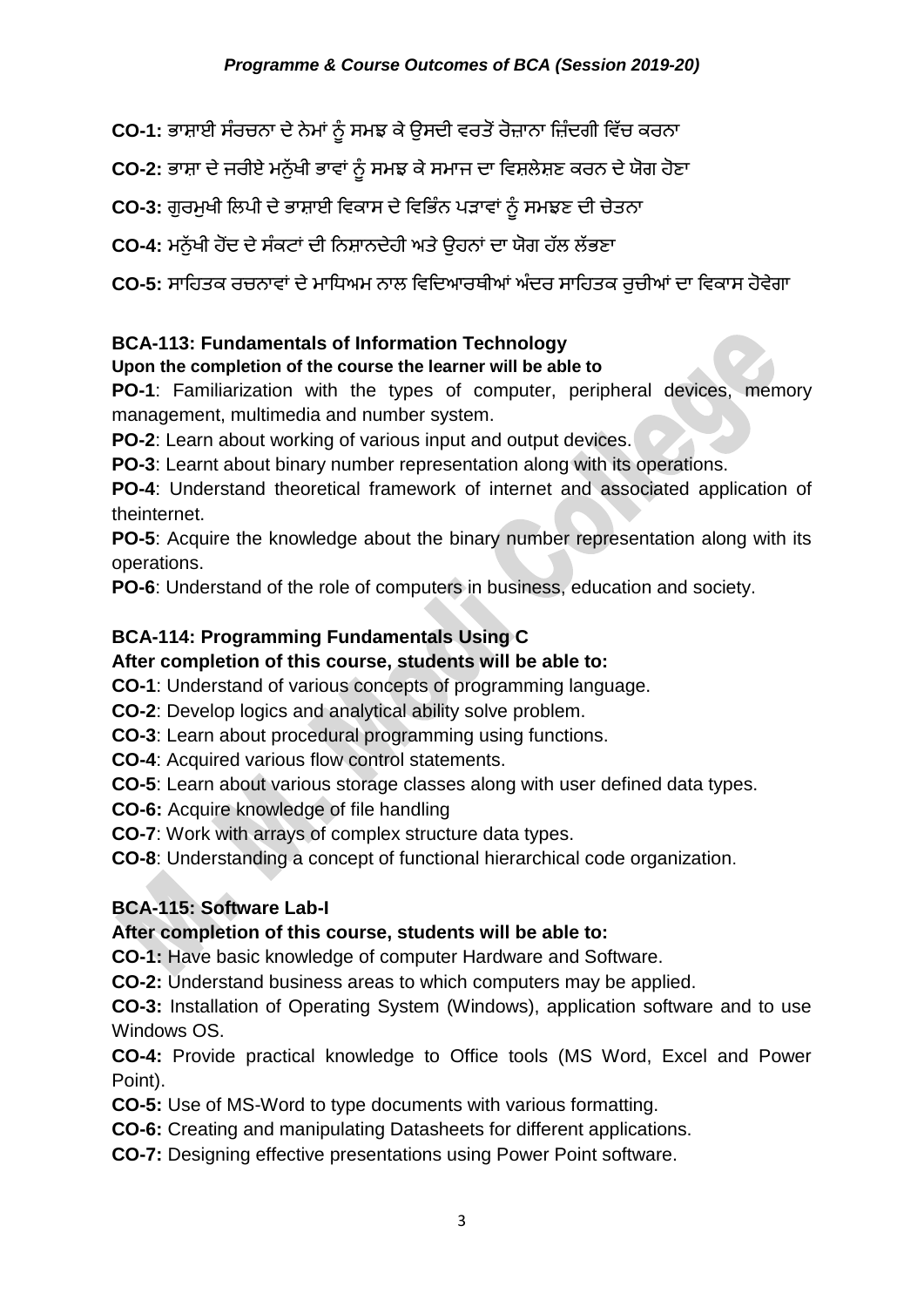## **BCA-116: Software Lab-II**

## **COURSE OUTCOMES**

## **After completion of this course, students will be able to:**

**CO-1:** Design algorithms and flowchart to solve programming problems.

**CO-2:** Write, compile and debug programs in C language. Use different data types, operators and console I/O function in a computer program.

**CO-3:** Design programs involving decision control statements, loop control statements and case control structures.

**CO-4:** Understand the implementation of arrays, pointers and functions and apply the dynamics of memory by the use of pointers.

**CO-5:** Comprehend the concepts of structures and union: declaration, initialization and implementation.

**CO-6:** Use the file operations, character I/O, string I/O, file pointers, and create/update basic data files.

## **BCA-121: General English – II COURSE OUTCOMES**

## **After completion of this course, students will be able to:**

**CO-1:** Enhance their competence in writing and speaking skills to the next level.

**CO-2:** Make use of new lexical terms after going through verbs, adjectives and idioms.

**CO-3:** Learn to write with the accurate use of Active and Passive voices after completing the taught exercises by the teacher.

**CO-4:** Start writing in the reported speech that usually confuses the learner. The conversion of Direct Speech to Indirect Speech will create a crystal clarity to the learners.

**CO-5:** Learn different type of sentences e.g. Affirmative, Negative, Interrogative, Assertive, Exclamatory and so on.

**CO-6:** The next level drills of the translation will help the students to create new complex sentences from their mother tongue to the target language.

#### **BCA-122: Punjabi (Compulsory) COURSE OUTCOMES**

## **After completion of this course, students will be able to:**

CO-1: ਰੁਪਾਕਾਰ ਨਿਬੰਧ ਰਾਹੀਂ ਜ਼ਿੰਦਗੀ ਦੀਆਂ ਤਲਖ਼ ਹਕੀਕਤਾਂ ਸਮਝਣ ਦੇ ਯੋਗ ਹੋਣਾ

**CO-2:** ਵਪਾਰਕ ਪੱਤਰ ਵਿਹਾਰ ਰਾਹੀਂ ਵਪਾਰਕ ਪੱਧਰ 'ਤੇ ਸਮਰੱਥ ਹੋਣਾ

CO-3: ਭਾਸ਼ਾ ਦੇ ਵਿਭਿੰਨ ਰੁਪਾਂ ਨੂੰ ਸਮਝ ਕੇ ਸਮਾਜ ਵਿੱਚ ਪ੍ਰਭਾਵਸ਼ਾਲੀ ਰੁਪ ਵਿੱਚ ਵਿਚਰਨ ਦੀ ਯੋਗਤਾ

**CO-4:** ਭਾਸ਼ਾ ਦੀ ਸਮਰਿੱ ਥਾ ਪਛਾਣ ਕੇਅੰ ਦਰਲੀ ਯੋਗਤਾ ਦਾ ਸਹੀ ਪਰਯੋਗ ਕਰਨਾ

CO-5: ਸਾਹਿਤਕ ਰਚਨਾਵਾਂ ਦੇ ਮਾਧਿਅਮ ਨਾਲ ਵਿਦਿਆਰਥੀਆਂ ਅੰਦਰ ਸਾਹਿਤਕ ਰਚੀਆਂ ਦਾ ਵਿਕਾਸ ਹੋਵੇਗਾ

## **BCA-123: Digital Electronics**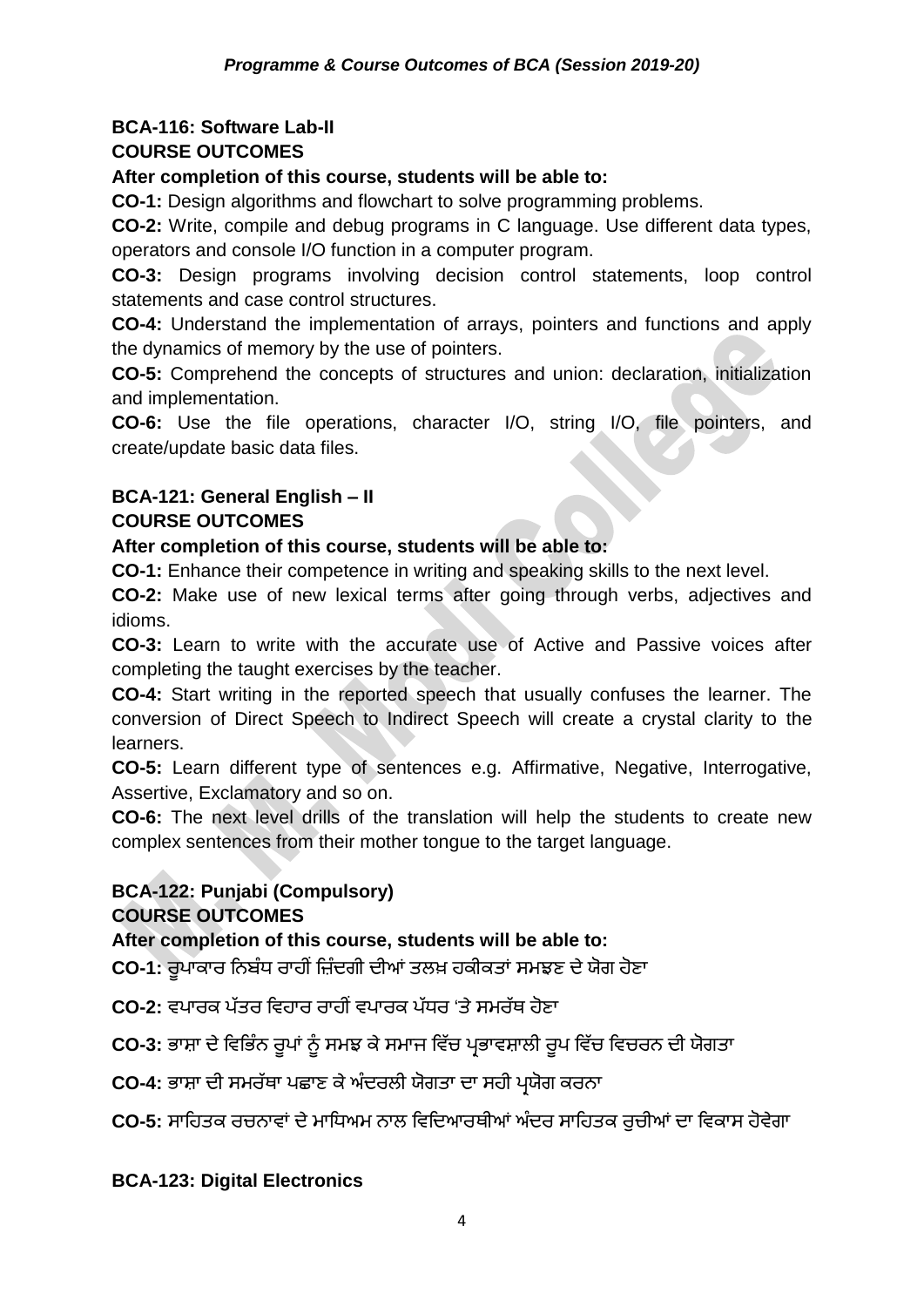## **COURSE OUTCOMES**

#### **After completion of this course, students will be able to:**

**CO-1:** Acquire knowledge about Analog and Digital Systems and various digital logic gates.

**CO-2:** Distinguish between various number systems and their conversions and computer arithmetic.

**CO-3:** Develop K-Maps representation and simplification logic functions up to 4 variables.

**CO-4:** Understand, analyze and design various combinational and sequential circuits such as encoders, decoders and counters using multiplexers, and flip – flops.

**CO-5:** Describe analog to digital and digital to analog conversion circuits.

## **BCA-125: Basic Mathematics**

## **COURSE OUTCOMES**

#### **After completion of this course, students will be able to:**

**CO-1:** Understand the concept and solve complex numbers and quadratic equations.

**CO-2:** Understand and use of co-ordinate geometry in modern scientific computing.

**CO-3:** Apply Matrices and Determinants for solving problems appropriate problems.

**CO-4:** Familiar with representation of floating point number system, arithmetic operation and errors in normalized floating point numbers.

**CO-5:** Solve transcendental and simultaneous algebraic equations using different methods under different parameters.

## **BCA-124: Data and File Structures & BCA-126: Software Lab-III (based on BCA-124)**

## **After completion of this course, students will be able to:**

**CO-1:** Be familiar with basic data structure and algorithms.

**CO-2:** Design and analyze programming problem statements

**CO-3:** Choose appropriate data structures and algorithms and use it to design algorithms for a specific problem.

**CO-4:** Handle operations like searching, insertion, deletion and traversing mechanism

**CO-5:** Come up with analysis of efficiency and proofs of correctness

## **BCA-127: Drug Abuse: Problem, Management and Prevention\*\*\* COURSE OUTCOMES**

## **After completion of this course, students will be able to:**

**CO-1:** Understand the extent of the problem of Drug Abuse and its prevalence.

**CO-2:** Differentiate Drug Abuse from Drug Dependence and Drug Addiction.

**CO-3:** Gain conceptual understanding about Drug tolerance and examine the difference between Physical and Psychological dependence on drugs.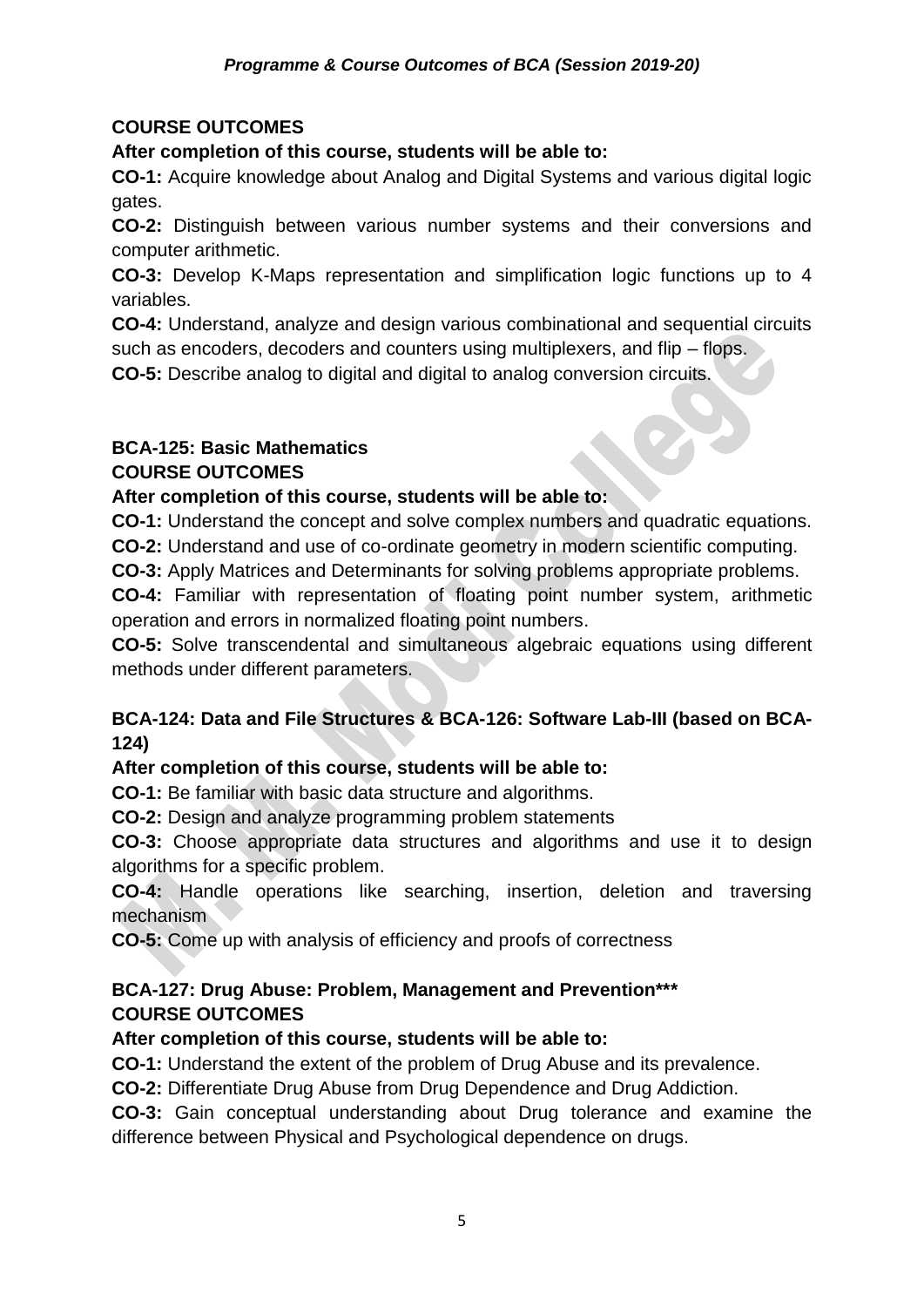**CO-4:** Identify short and long term effects and withdrawal symptoms of drugs like stimulants, depressants: Alcohol, Barbiturates, Narcotics, hallucinogens, steroids and Inhalants.

**CO-5:** Analyze the nature of the problem of Drug abuse by learning about vulnerable age groups, Physical, academic, behavioral and Psychological indicators.

**CO-6:** Evaluate the Physiological, Psychological and Sociological causes of drug abuse along with its consequences for individuals, families, society and the nation.

**CO-7:** Understand the overview of Management and Prevention of Drug Abuse by visiting a Drug De-addiction Centre. The students will also be able to assess the role of Family, School, Media, Legislation and De-addiction Centers in combating the menace of Drug Abuse.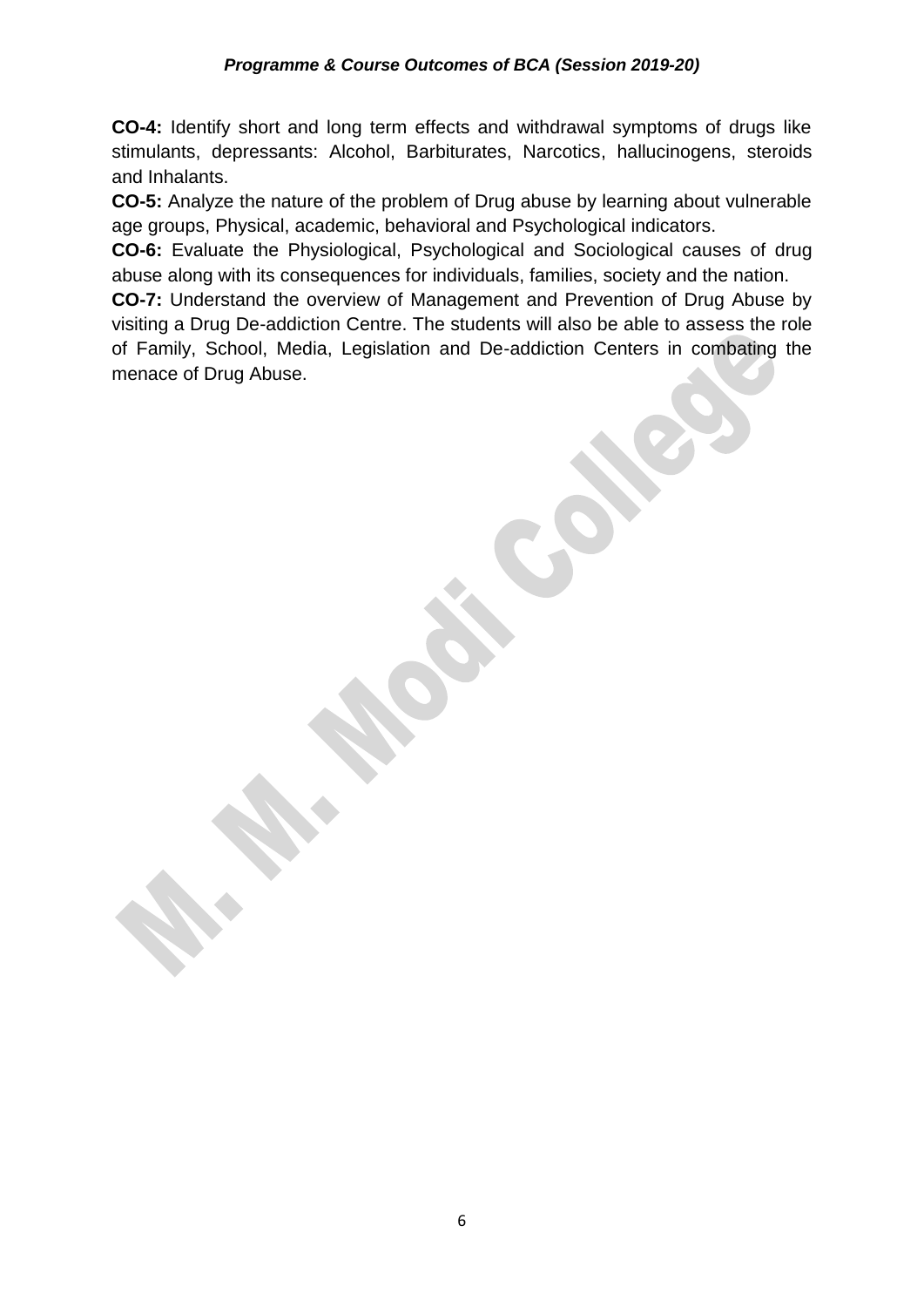## **Course Outcomes (COs)**

## **B. Com - II**

| Semester-3rd |  |
|--------------|--|
|--------------|--|

| טייט וטטער     |                                                               |
|----------------|---------------------------------------------------------------|
| Code           | <b>Course</b>                                                 |
| <b>BCA-211</b> | English Communication Skills - I                              |
| <b>BCA-212</b> | Punjabi (Compulsory) or                                       |
|                | Punjabi Compulsory (Mudla Gyan)**                             |
| <b>BCA-213</b> | <b>Discrete Mathematics</b>                                   |
| <b>BCA-214</b> | <b>Computer System Organization and Architecture</b>          |
| <b>BCA-215</b> | Object Oriented Programming using C++                         |
| <b>BCA-216</b> | <b>Fundamentals of Database Management System</b>             |
| <b>BCA-217</b> | Software Lab - IV (Object Oriented Programming using C++ Lab) |
| <b>BCA-218</b> | Software Lab - V (DBMS using MS Access Lab)                   |
|                |                                                               |

## Semester-4<sup>th</sup>

| Code           | <b>Course</b>                                                  |
|----------------|----------------------------------------------------------------|
| <b>BCA-221</b> | English Communication Skills - II                              |
| <b>BCA-222</b> | Punjabi (Compulsory) or                                        |
|                | Punjabi Compulsory (Mudla Gyan) **                             |
| <b>BCA-223</b> | <b>Computer Networks</b>                                       |
| <b>BCA-224</b> | <b>Management Information Systems</b>                          |
| <b>BCA-225</b> | <b>Computer Oriented Numerical and Statistical Methods</b>     |
| <b>BCA-226</b> | Relational Database Management Systems with Oracle             |
| <b>BCA-227</b> | Software Lab - VI (Computer Oriented Numerical and Statistical |
|                | Methods Lab)                                                   |
| <b>BCA-228</b> | Software Lab - VII (Oracle Lab)                                |
| <b>BCA-229</b> | Environmental and Road Safety Awareness (Qualifying Exam)      |

## **BCA-211: English Communications Skills - I COURSE OUTCOMES**

## **After completion of this course, students will be able to:**

**CO-1:** Write with competency with a critical and creative insight.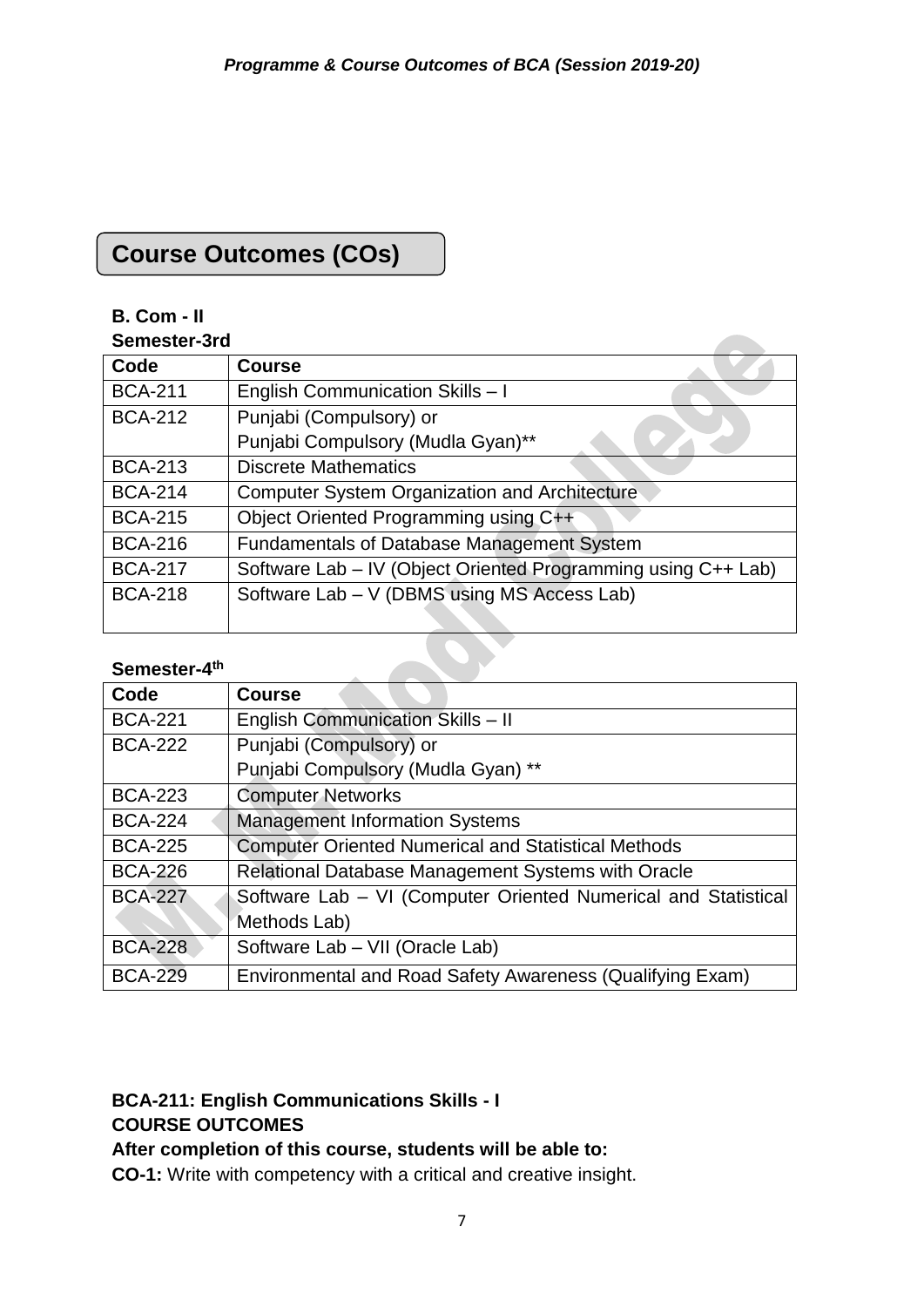**CO-2:** The taught prescribed literature book Prose Parable will be an insightful source for the students that will help them in understanding social and moral philosophy.

**CO-3:** Start forming new dialogues with the given paragraphs that will give them new dimensions to their foresight and creativity.

**CO-4:** Write and speak with accuracy and precision after going through the exercises of error in the sentences.

**CO-5:** The topic 'Curriculum Vitae' taught by the teacher will make the learner conscious about their earned credentials and the potentials to be generated.

## **BCA-212: Punjabi (Compulsory) COURSE OUTCOMES**

## **After completion of this course, students will be able to:**

**CO-1:**ਜ਼ਵਜ਼ਦਆਰਥੀਆਂ ਅੰ ਦਰ ਸਾਜ਼ਹਤਕ ਰ ਚੀਆਂ ਦਾ ਜ਼ਵਕਾਸ ਹੋਵੇਗਾ

CO-2:ਰੁਪਾਕਾਰ ਕਹਾਣੀ ਰਾਹੀਂ ਜ਼ਿੰਦਗੀ ਦੀਆਂ ਤਲਖ਼ ਹਕੀਕਤਾਂ ਸਮਝਣ ਦੇ ਯੋਗ ਹੋਣਗੇ

CO-3:ਭਾਸ਼ਾ ਦੇ ਵਿਭਿੰਨ ਰੁਪਾਂ ਨੂੰ ਸਮਝਕੇ ਸਮਾਜ ਵਿੱਚ ਪ੍ਰਭਾਵਸ਼ਾਲੀ ਰੁਪ ਵਿੱਚ ਵਿਚਰਨ ਦੀ ਯੋਗਤਾ ਪੈਦਾ ਹੋਵੇਗੀ

CO-4:ਭਾਸ਼ਾ ਦੀ ਸਮਰੱਥਾ ਪਛਾਣ ਕੇ ਅੰਦਰਲੀ ਯੋਗਤਾ ਦਾ ਸਹੀ ਪਯੋਗ ਕਰਨਾ ਸਿੱਖਣਗੇ

CO-5:ਭਾਸ਼ਾਈ ਨੇਮਾਂ ਨੂੰ ਸਮਝ ਕੇ ਭਾਸ਼ਾਈ ਸੰਜਮਤਾ ਤੇ ਅਨੁਸ਼ਾਸ਼ਨ ਦੀ ਯੋਗਤਾ ਪੈਦਾ ਕਰਨਾ

## **BCA-213: Discrete Mathematics**

## **COURSE OUTCOMES**

## **After completion of this course, students will be able to:**

**CO-1:** Learn the mathematical reasoning and important problem solving skills.

**CO-2:** Understand the basic concepts of Set theory and foundation for imbedding logical reasoning in computer science.

**CO-3:** Understand and create mathematical arguments.

**CO-4:** Apply the concept of Graph and tree in practical applications.

## **BCA-214: Computer System Organization and Architecture COURSE OUTCOMES**

## **After completion of this course, students will be able to:**

**CO-1:** Understand computer organization and its working, processing of an instruction by the CPU.

**CO-2:** Understand the various other important component of a computer system like Memory, Registers, Arithmetic Logic unit, Control unit, Peripheral devices,

**CO-3** Learn the concepts related with execution of instructions, working of addressing modes, interface and its use in the working of peripheral devices, interrupt signals, direct memory access.

**CO-4:** Learn the concepts related with digital electronics to understand the working of components like logic gates, flip flops, counters, and multiplexers etc., which are used to build components in a computer.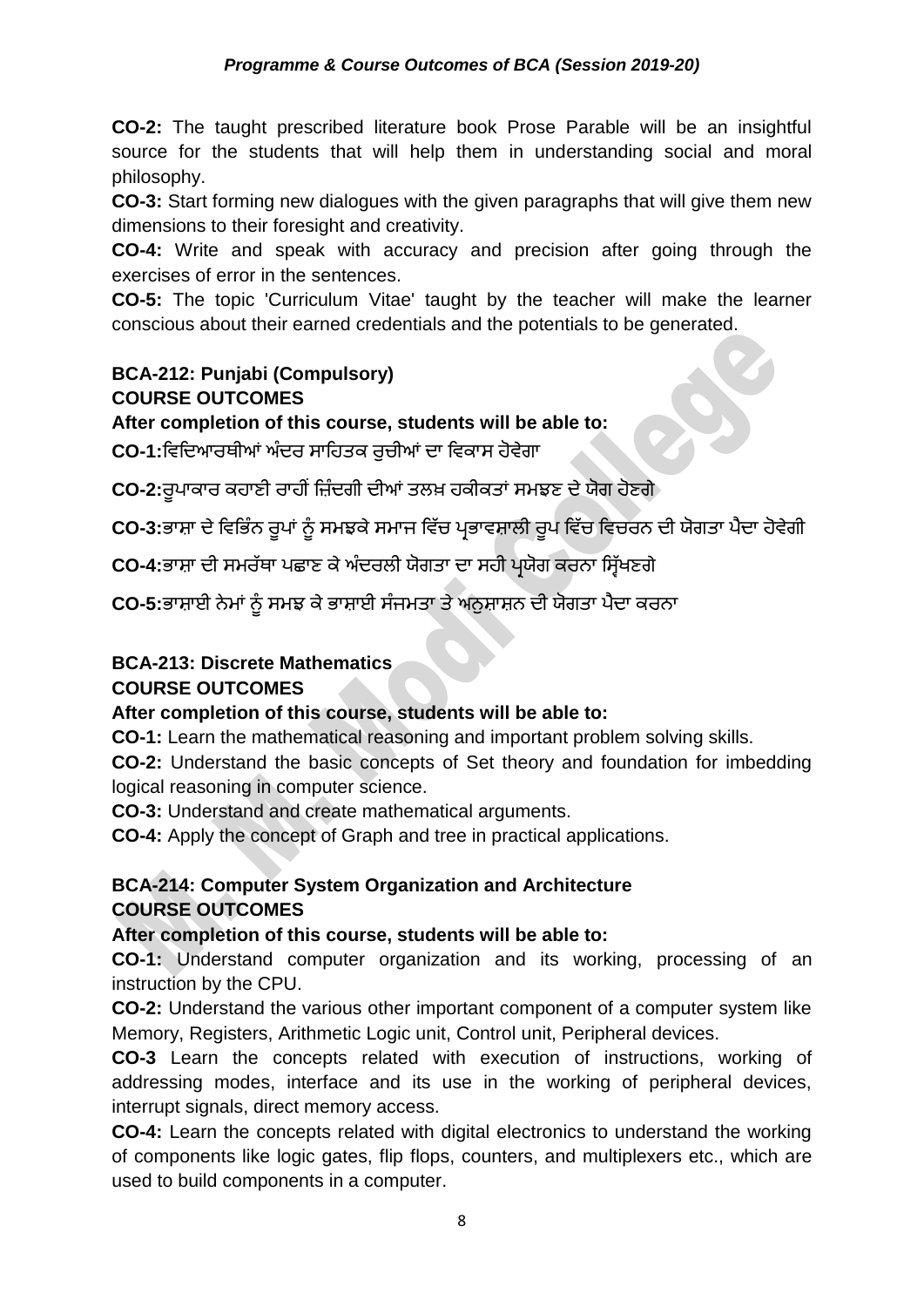## **BCA-215: Object Oriented Programming using C++**

## **After the completion of the course the learner will be able to**

**CO-1**: Understand the benefits of Object-Oriented Programming (OOP) as compare to Traditional Programming approach and resolve problem in domain of objectoriented programming.

**CO-2**: Familiarization with a widely range of features of object-oriented programming using C++

**CO-3**: Understand Object oriented approach for finding solutions to various problems with the help of C++ language.

**CO-4**: Understand the concept of polymorphism with the help function overloading and virtual functions.

**CO-5**: Acquire various types of various types and forms of inheritance.

**CO-6**: Understand basic of generic functions and classes.

# **BCA-216: Fundamentals of Database Management System**

## **Upon the completion of the course the learner will be able to**

**CO-1**: Familiarization with various features and applications of Database Management system.

**CO-2**: Acquire knowledge about database languages (DDL, DML, DCL)

**CO-3**: Learn how to design a database by using different data models.

**CO-4**: Understand the database handling during execution of the transactions along with concurrent access.

**CO-5**: Ability to perform various types of SQL queries.

**CO-6**: Able to design a good database using normalization, decomposition and functional dependency

## **BCA-217: Software Lab – IV (Object Oriented Programming using C++ Lab) COURSE OUTCOMES**

## **After completion of this course, students will be able to:**

**CO-1:** Understand the intricacies of Object Oriented Programming including the features and peculiarities of the C++ programming language.

**CO-2:** Illustrate the concept of Inheritance, operator overloading, and polymorphism.

**CO-3:** Implement various objects oriented concepts to solve practical problems.

**CO-4:** Apply the concepts of OOPs using C++ in programming.

## **BCA-218: Software Lab – V (DBMS using MS-Access Lab) COURSEOUTCOMES**

## **After completion of this course, students will be able to:**

**CO-1:** Understand database concepts and importance of database design.

**CO-2:** Understanding the concepts of DMBS architecture.

**CO-3:** Understand the objectives of normalization and what role it plays in the database design process.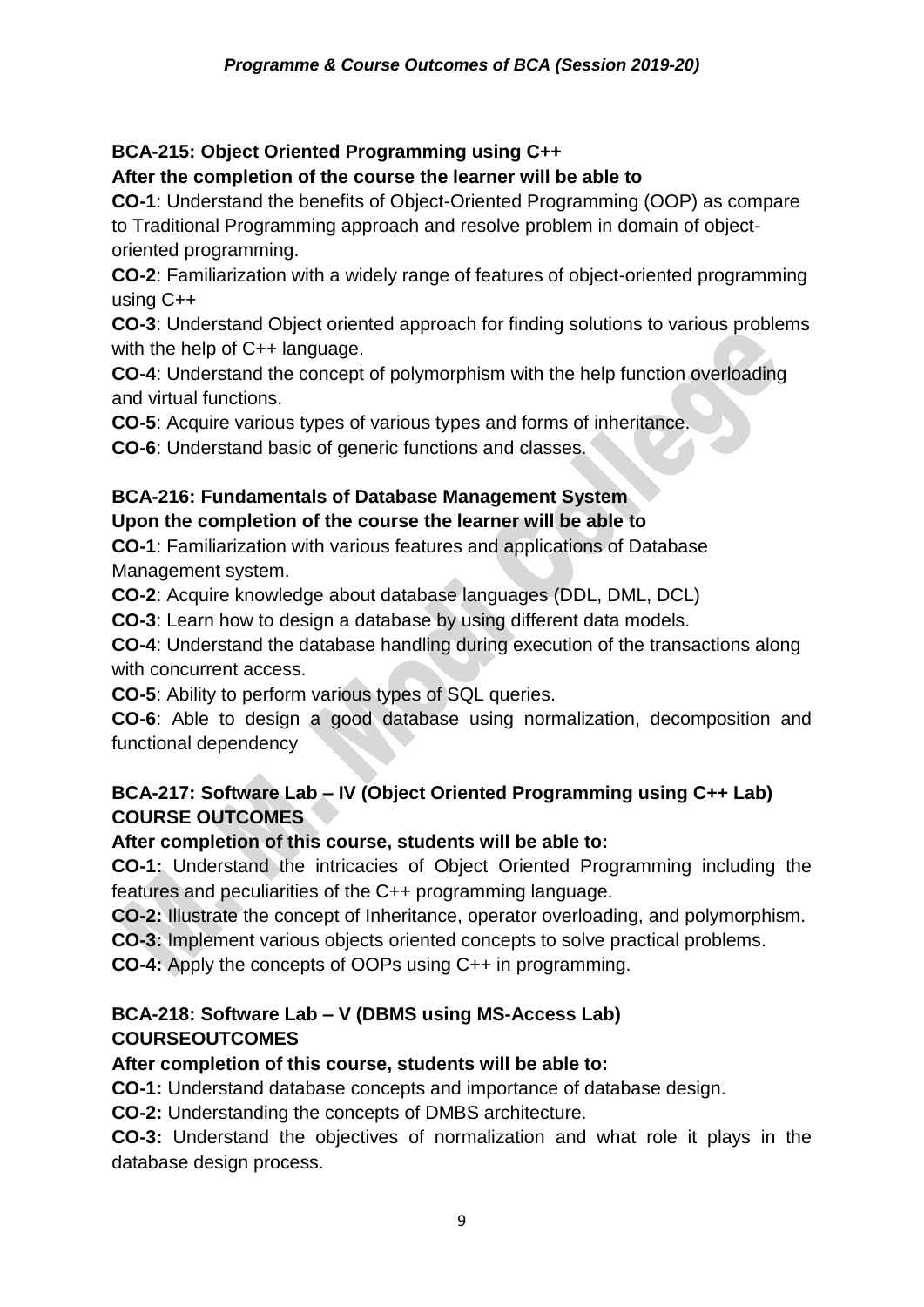**CO-4:** Become proficient in creating and using tables, queries, reports and forms in MS-Access.

## **BCA-221: English Communications Skills - II COURSE OUTCOMES**

## **After completion of this course, students will be able to:**

**CO-1:** Increase their reading rate and cognition of fiction via the novel The Old Man and The Sea.

**CO-2:** Improve their reading fluency skills through extensive reading.

**CO-3:** Enlarge their vocabulary by keeping a vocabulary lexicon while dealing with literature.

**CO-4:** Enhance their level of understanding of sentences after having the revisions of Narration & Active and Passive voices

**CO-5:** Generate accuracy in writing and speaking skills.

## **BCA-222: Punjabi (Compulsory) COURSE OUTCOMES**

## **After completion of this course, students will be able to:**

CO-1: ਕਵਿਤਾ ਨੂੰ ਪੜਦਿਆਂ ਵਿਦਿਆਰਥੀਆਂ ਅੰਦਰ ਸਾਹਿਤਕ ਰਚੀ ਦਾ ਵਿਕਾਸ ਹੋਵੇਗਾ

**CO-2:** ਕਜ਼ਵਤਾ ਜ਼ਵਜ਼ਦਆਰਥੀਆਂ ਦੀ ਕਲਪਨਾ ਸ਼ਕਤੀ ਦਾ ਜ਼ਵਕਾਸ ਕਰੇਗੀ

CO-3: ਕਵਿਤਾ ਦਆਰਾ ਵਿਦਿਆਰਥੀਆਂ ਸ਼ਬਦ ਦੀ ਸਮਰੱਥਾ ਅਤੇ ਪਰਤਾਂ ਬਾਰੇ ਸਹੀ ਅਰਥਾਂ ਵਿਚ ਜਾਨਣਗੇ।

CO-4: ਗੁਰਮੁਖੀ ਲਿੱਪੀ ਦੀ ਵਿਕਾਸ ਪ੍ਰਕਿਰਿਆ ਬਾਰੇ ਪੜ੍ਹਦੇ ਹੋਏ ਵਿਦਿਆਰਥੀ ਭਾਸ਼ਾ ਅਤੇ ਲਿੱਪੀ ਦੇ ਆਪਸੀ

ਸਬੰਧਾਂ ਨੰ ਸਮਝਣਗੇ

**CO-5:** ਜ਼ਲਿੱ ਪੀ ਨ ੰ ਸਮਝਣ ਤੋਂਬਾਅਦ ਭਾਸ਼ਾ ਦੀ ਸਮਰਥਾ ਪਛਾਨਣ ਦੇਯੋਗ ਹੋਣਗੇ

# **BCA-223: Computer Networks**

## **COURSE OUTCOMES**

## **After completion of this course, students will be able to:**

**CO-1:** Understand the functions of different layers of TCP/IP and OSI reference models.

**CO-2:** Classify of networks-LAN, MAN and WAN.

**CO-3:** Identify and understand various techniques and modes of transmission media with real time applications.

**CO-4:** Understand the fundamentals of Network security.

## **BCA-224: Management Information System COURSE OUTCOMES**

## **After completion of this course, students will be able to:**

**CO-1:** Understand the concept of information, system, value of information, elements of a system and role of information system.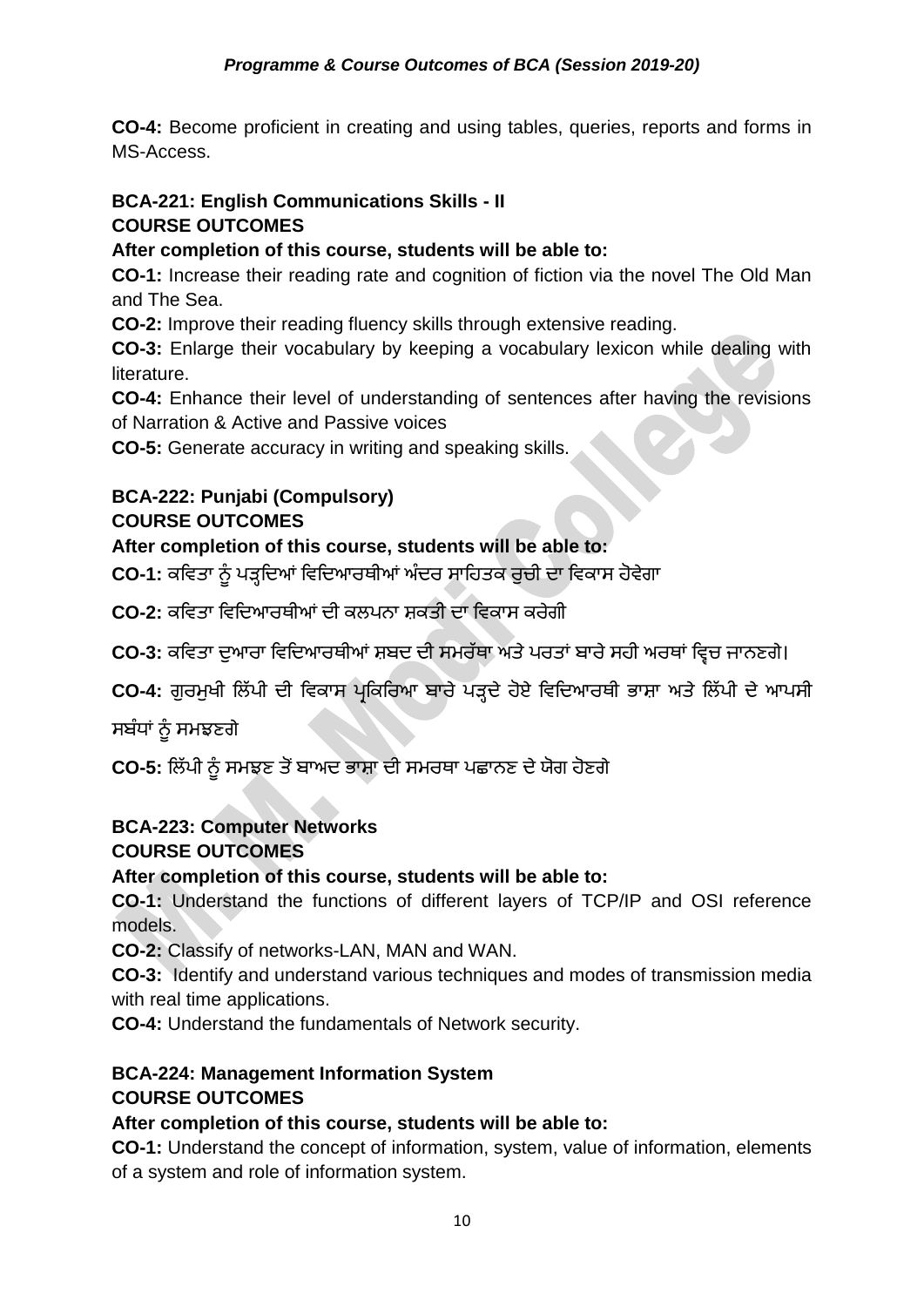**CO-2:** Understand the classification of MIS.

**CO-3:** Experience various stages in the development of MIS and applications of Information Systems in functional areas of MIS.

**CO-4:** Have a clear idea about DSS and its difference from MIS.

## **BCA-225: Computer Oriented Numerical and Statistical Methods & BCA-227: Software Lab – VI (Computer Oriented Numerical and Statistical Methods) After completion of this course, students will be able to:**

**CO-1:** Solve algebraic equations using different methods under different parameters. **CO-2:** Be familiar with numerical integration and differentiation

**CO-3:** Analyze statistical data using measures of central tendency and dispersion.

**CO-4:** Calculate and interpret the methods of correlation and regression analysis.

**CO-5:** Implement numerical and statistical methods in C/C++.

## **BCA-226: Relational Database Management System with Oracle & BCA-228: Software Lab – VII (Oracle Lab)**

#### **COURSE OUTCOMES**

**After completion of this course, students will be able to:** 

**CO-1:** Understand the core terminology of Relational Database Management System.

**CO-2:** Understand and apply the concept of Transaction Processing, Concurrency Control Mechanism, and Recovery system in database.

**CO-3:** Comprehend Relational Query Languages.

**CO-4:** Use SQL syntax for Data Administration, Manipulation and to query a database to retrieve information.

## **BCA-229: Environmental and Road Safety Awareness COURSE OUTCOMES**

## **After completion of this course, students will be able to:**

CO-1: Understand the structure and function of an ecosystem and ecosystem links between environmental components and their role.

CO-2: Recognize the importance of environment and the sustainable of natural resources.

CO-3: Use scientific reasoning to recognize and comprehend environment issues and evaluate potential solutions.

CO-4: Well versed with environmental protection laws in India.

CO-5: Understand the concept and significance of Road safety.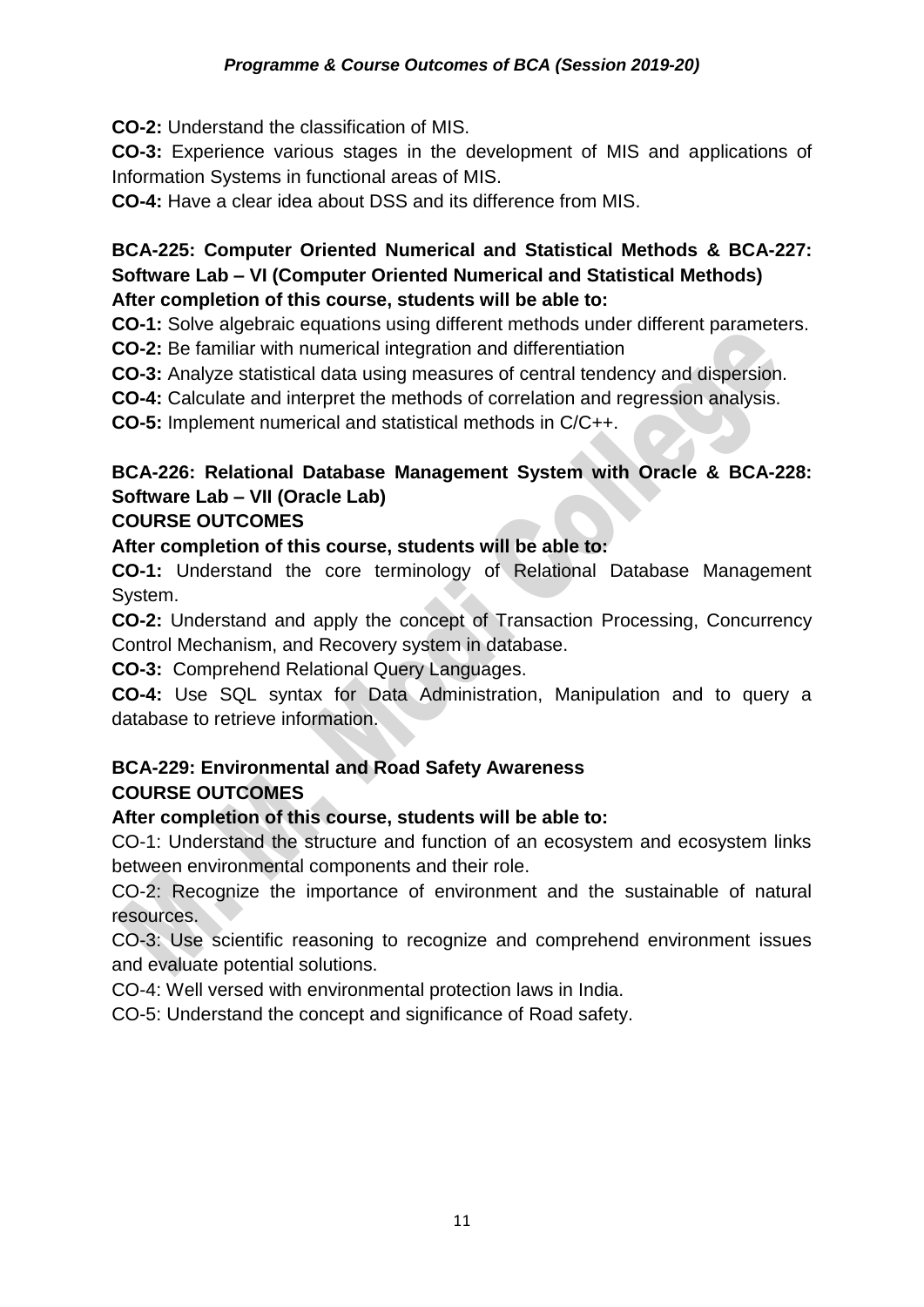# **Course Outcomes (COs)**

## **B. Com - III**

| Semester- 5th  |                                                                                    |
|----------------|------------------------------------------------------------------------------------|
| Code           | <b>Course</b>                                                                      |
| <b>BCA-311</b> | English Literary Skills - I                                                        |
| <b>BCA-312</b> | System Analysis and Design                                                         |
| <b>BCA-313</b> | <b>System Software</b>                                                             |
| <b>BCA-314</b> | Java Programming                                                                   |
| <b>BCA-315</b> | Web Designing using HTML and DHTML                                                 |
| <b>BCA-316</b> | Software Lab – IX (based on paper BCA-314: Java Programming)                       |
| <b>BCA-317</b> | Software Lab $- X$ (based on paper BCA-315: Web Designing using<br>HTML and DHTML) |
| <b>BCA-318</b> | Punjabi (Compulsory) or                                                            |
|                | Punjabi Compulsory (Mudla Gyan) **                                                 |

 $\sim$ 

#### **Semester- 6 th**

| Code           | <b>Course</b>                                                          |
|----------------|------------------------------------------------------------------------|
| <b>BCA-321</b> | <b>English Literary Skills - II</b>                                    |
| <b>BCA-322</b> | E-Commerce                                                             |
| <b>BCA-323</b> | <b>Operating Systems</b>                                               |
| <b>BCA-324</b> | <b>Software Engineering</b>                                            |
| <b>BCA-325</b> | Web Designing using ASP.NET                                            |
| <b>BCA-326</b> | Software Lab – XI (More on Java based on BCA-314: Java<br>Programming) |
| <b>BCA-327</b> | Software Lab - XII (based on BCA-325: Web Designing using<br>ASP.NET)  |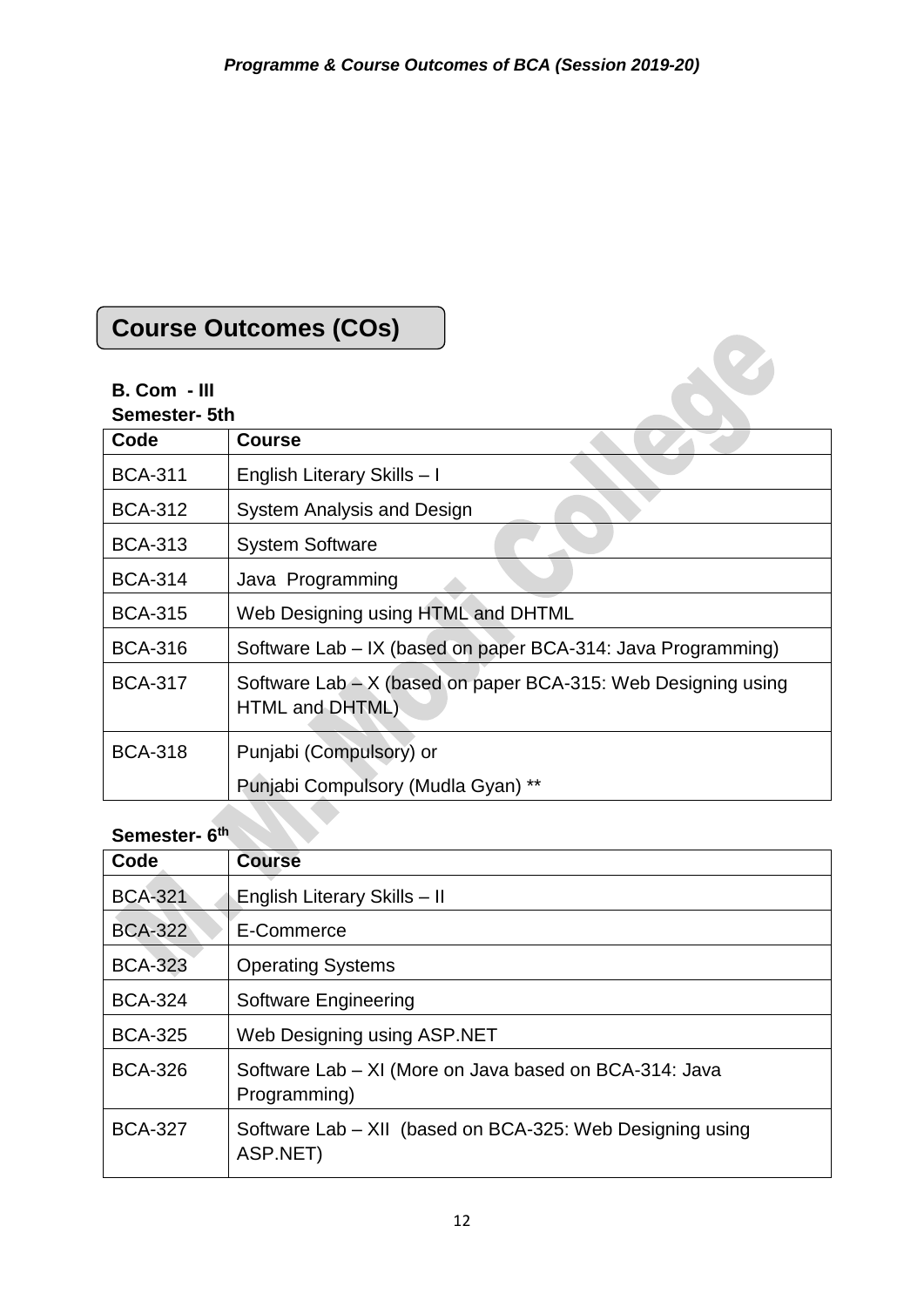| <b>BCA-328</b> | Punjabi (Compulsory) or            |
|----------------|------------------------------------|
|                | Punjabi Compulsory (Mudla Gyan) ** |

## **BCA -311: English Literary Skills – I COURSE OUTCOMES**

## **After completion of this course, students will be able to:**

**CO-1**: Attain the intrinsic knowledge of human behaviour by reading Popular Short Stories book.

**CO-2**: By learning new words pertaining to places, trades, church, marriage, arts and science, the learners will have more knowledge of physical and social entities.

**CO-3**: The grammar book will create accuracy and precision in students' writings and conversation.

**CO-4**: Bring the students to a new advanced level of learning the English language.

**CO-5**: The prescribed lists of synonyms and antonyms will make the students more refined in selecting appropriate words for usage.

# **BCA-312: System Analysis and Design**

## **COURSE OUTCOMES**

## **After completion of this course, students will be able to:**

**CO-1**: Understand the term System in the real world.

**CO-2**: Understand all terms and concepts related with the various systems existing.

**CO-3**: Learn Computer functioning as a System.

**CO-4**: Understand all steps related with the creation of a System, starting from its analysis to its design to its implementation including the hardware software selection for the same.

#### **BCA-313: System Software COURSE OUTCOMES**

## **After completion of this course, students will be able to:**

**CO-1**: Learn and understand the System at the level of the operating system that is System software.

**CO-2**: Understand System in terms of the processors, loaders and linkers.

**CO-3**: Learn the working of Compilers as well as their construction and use.

**CO-4**: Knowledge of various software tools like program developers, editors, debuggers and user interfaces.

## **BCA-314: Java Programming & BCA-316: Software Lab-IX**

## **After completion of this course, students will be able to:**

**CO-1**: Design programs involving decision control statements, loop control statements and case control structures.

**CO-2**: Understand the implementation of arrays, and functions and apply the dynamics of memory by the use of memory management schemes.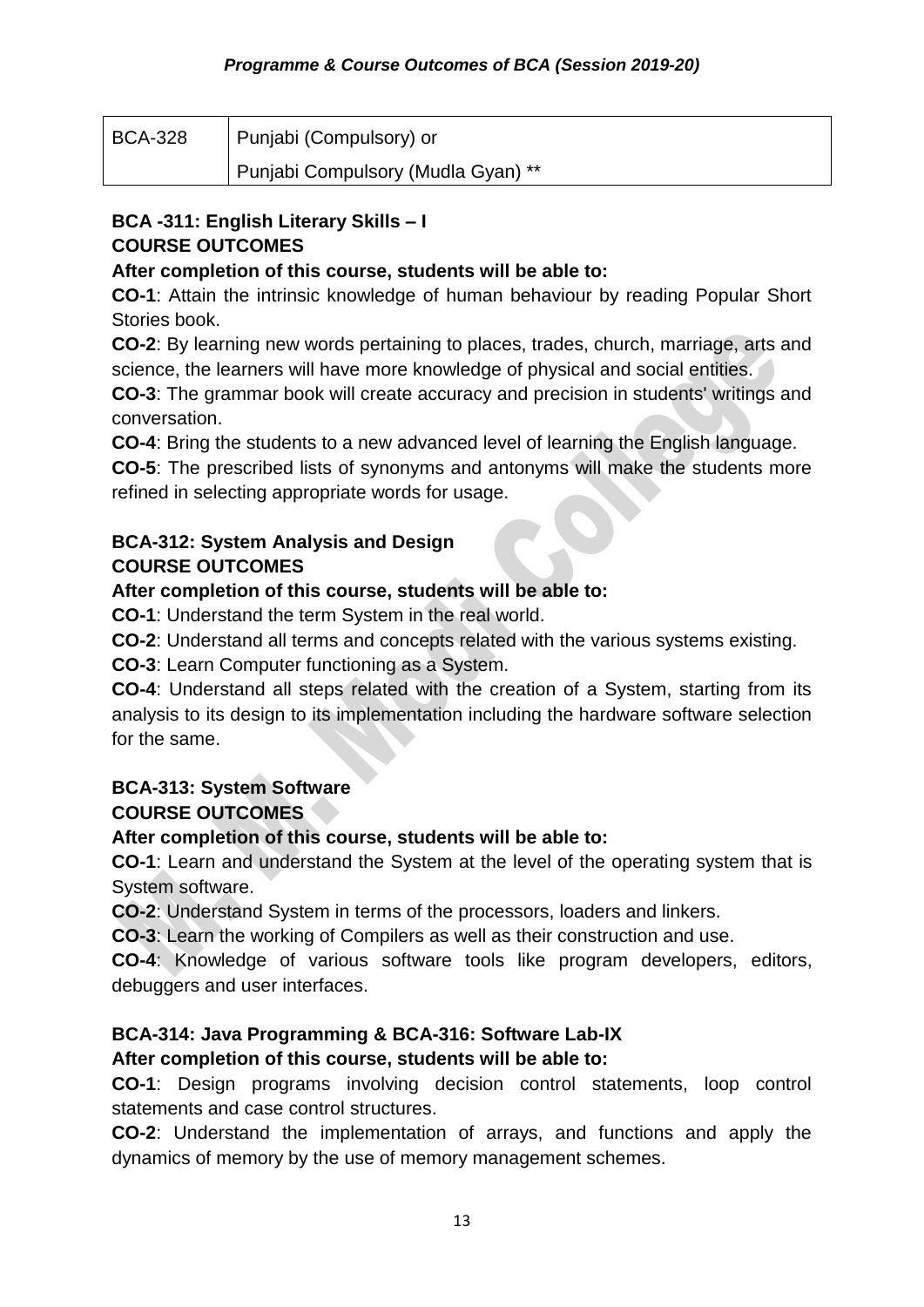**CO-3**: Comprehend the concepts of classes and objects: declaration, initialization and implementation.

**CO-4**: Apply basics of object oriented programming, polymorphism and inheritance, Exception Handling, Multithreading.

**CO-5**: Use the file operations, character I/O, string I/O, and create/update basic data files.

**CO-6**: Understand and learn the concepts of Applets.

## **BCA-315: Web Designing using HTML and DHTML & BCA – 317: Software Lab-X**

## **After completion of this course, students will be able to:**

**CO-1**: Write and debug webpage using HTML and DHTML languages.

**CO-2**: Knowledge and Use of web publishing and phases related with the website development.

**CO-3**: Make use of knowledge related to links, addresses, images, and tables.

**CO-4**: Knowledge of various formatting options on HTML page and web site.

**CO-5**: Knowledge of Server Side programming.

## **BCA-318: Punjabi Compulsory or Punjabi Compulsory**

## **After completion of this course, students will be able to:**

CO-1: ਵਿਦਿਆਰਥੀਆਂ ਦੀ ਵਿਭਿੰਨ ਸਾਹਿਤਕ ਰੁਪਾਕਾਰਾਂ ਵਿਚ ਰਚੀ ਪੈਦਾ ਹੋਵੇਗੀ

- CO-2: ਵਿਦਿਆਰਥੀ ਤਕਨੀਕ ਦੇ ਦੌਰ ਵਿਚ ਹੁੰਦੇ ਹੋਏ ਲੋਕਧਾਰਾਈ ਬੋਧ ਬਾਰੇ ਗਿਆਨ ਹਾਸਿਲ ਕਰਨਗੇ
- CO-3: ਵਿਦਿਆਰਥੀਆਂ ਆਪਣੀਆਂ ਪਰੰਪਰਾਵਾਂ ਦਾ ਸਮਕਾਲ ਨਾਲ ਮੇਚ ਕੇ ਮੁਲਾਂਕਣ ਕਰਨ ਦੇ ਸਮਰੱਥ ਹੋਣਗੇ
- CO-4: ਵਿਦਿਆਰਥੀਆਂ ਨੂੰ ਪੰਜਾਬ ਦੇ ਮੇਲੇ ਅਤੇ ਤਿਉਹਾਰਾਂ ਬਾਰੇ ਵਿਸਥਾਰ ਨਾਲ ਪਤਾ ਲੱਗੇਗਾ
- CO-5: ਵਿਦਿਆਰਥੀ ਵਿਆਕਰਨ ਨੂੰ ਭਾਸ਼ਾ ਦੇ ਪ੍ਰਯੋਗ ਹਿੱਤ ਕੁਸ਼ਲਤਾ ਨਾਲ ਪ੍ਰਯੋਗ ਕਰਨਗੇ

## **BCA-321: English Literary Skills-II**

## **After completion of this course, students will be able to:**

**CO-1**: Gain not only innate insight of human behaviour but also the terms of drama by reading Short Plays book.

**CO-2**: By learning new words referring to death, war, science and nature, the students will have supplementary knowledge of material and nature elements.

**CO-3**: The grammar book will create accuracy and precision in students' writings and conversation.

**CO-4**: Bring the students to a new advanced level of learning the English language.

**CO-5**: The prescribed figure of speech i.e. verbs, adjectives and adverbs will make the students more polished in determining proper words for usage.

## **BCA-322: E-Commerce**

## **After completion of this course, students will be able to:**

**CO-1**: Understand E-commerce as a process.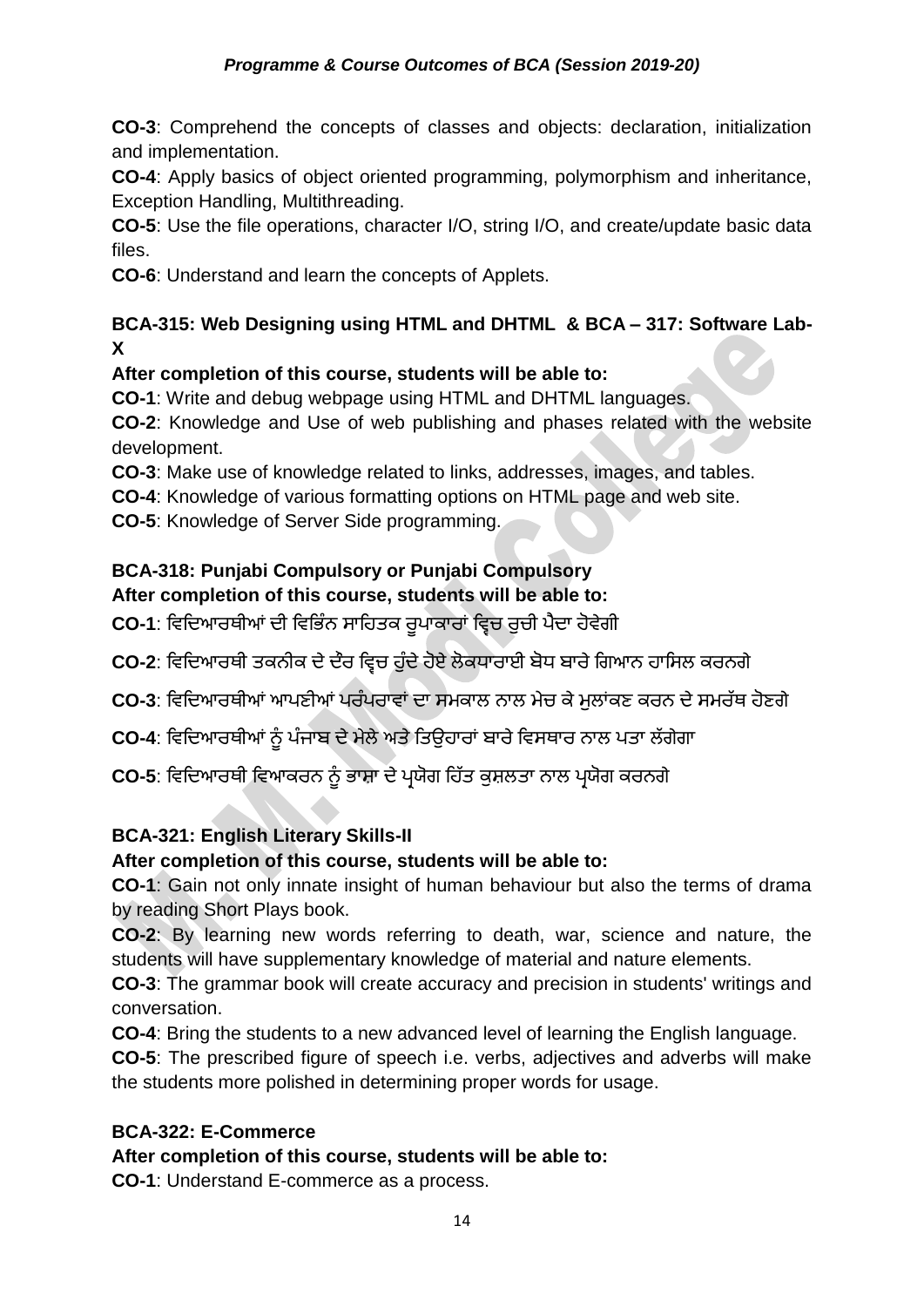**CO-2**: Learn the difference that exist between traditional and latest e-commerce procedures and outcomes.

**CO-3**: Understand the concepts and technologies like internet for implementation of e-commerce.

**CO-4**: Learn various consumer oriented e-commerce concepts in the form of models et cetera.

**CO-5**: Knowledge of advertisement and marketing using internet technology.

## **BCA-323: Operating Systems**

## **After completion of this course, students will be able to:**

**CO-1**: Learn the mechanisms of OS to handle processes and threads and their communication.

**CO-2**: Use different data types, operators and console I/O function in a computer program.

**CO-3**: Learn the mechanisms involved in memory management in contemporary OS.

**CO-4**: Gain knowledge on distributed operating system concepts that includes architecture, deadlock detection algorithms and agreement protocols.

**CO-5**: Understand different approaches to memory management.

**CO-6**: Understand the structure and organization of the file system

## **BCA-324: Software Engineering**

## **On completion of this course, the students will be able to:**

**CO-1:** Understand the basic concepts, models, life cycle of software development.

**CO-2:** Learn higher level concepts like Re-engineering, Reverse Engineering, Forward Engineering, and CASE tools.

**CO-3:** Knowledge of all the steps of software engineering and their use and implementation in real problems

**CO-4:** Understanding of programming language and using it to develop software using all stages of software development.

## **BCA-326: Software Lab-XI**

## **After completion of this course, students will be able to:**

**CO-1**: Understand the basic concepts related with the development of software.

**CO-2**: Ability to develop software both at simple level as well as complex level.

**CO-3**: Understand various models for software development.

**CO-4**: Understand the life cycle of a software.

**CO-5**: Learn higher level concepts like Re-engineering, Reverse Engineering, Forward Engineering, CASE tools.

**CO-6**: Knowledge of all the steps of software engineering and their use and implementation in real problems

**CO-7**: Understanding of programming language and using it to develop software using all stages of software development.